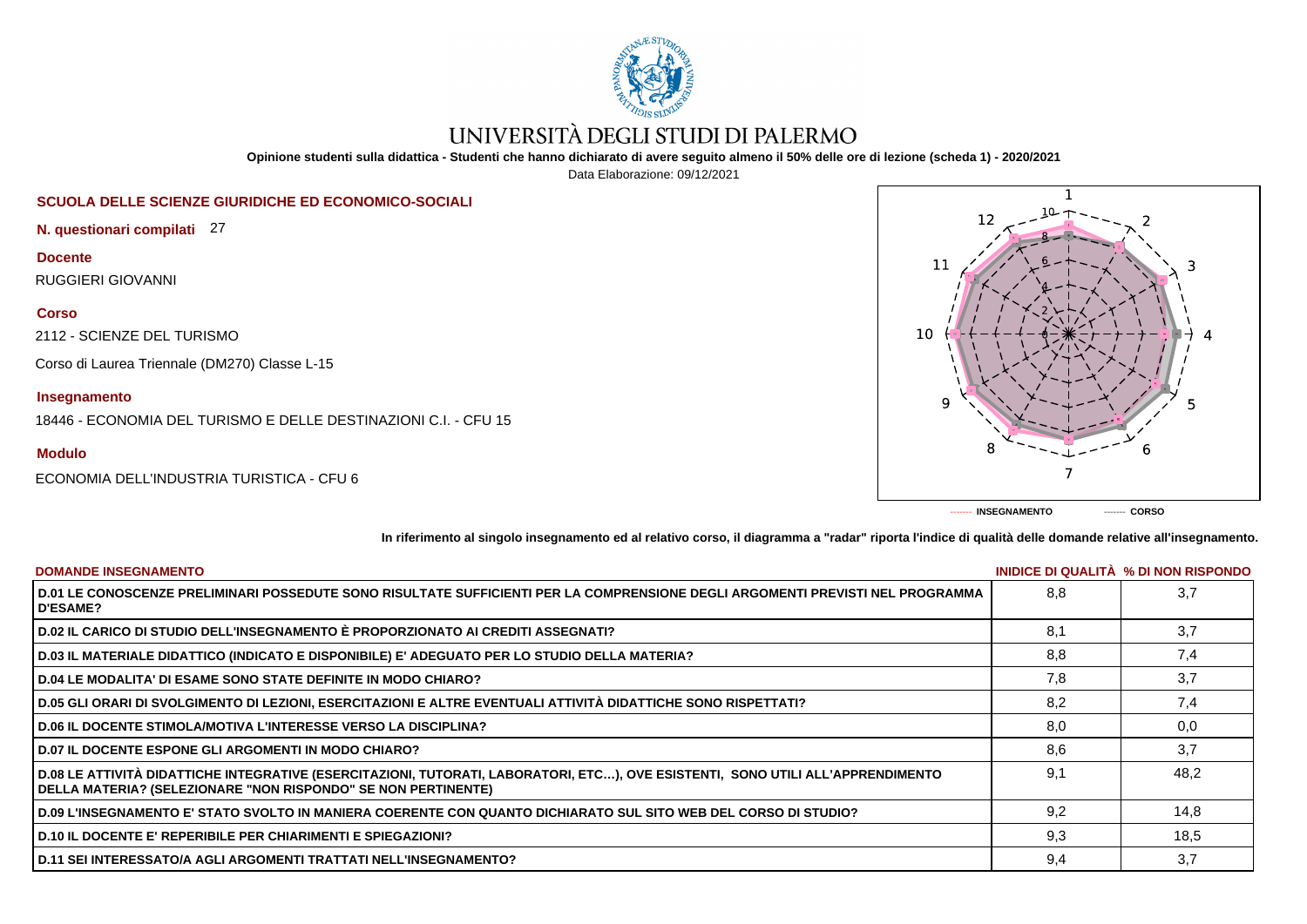**DOMANDE INSEGNAMENTO INIDICE DI QUALITÀ % DI NON RISPONDO**

**D.12 SEI COMPLESSIVAMENTE SODDISFATTO DI COME E' STATO SVOLTO QUESTO INSEGNAMENTO, ANCHE NEL CASO IN CUI QUESTO SIA STATO FRUITO CON MODALITA' A DISTANZA?**

## **INFO STUDENTE E SUGGERIMENTI**

|                                                                                                                                                             | 1° IN CORSO                                 |                                   | 2° IN CORSO                                | 3° IN CORSO                                                                                                       |                             | 4° IN CORSO                                             |                                                                           |      | 5° IN CORSO                                                                                                                                                                             |                             | 6° IN CORSO |                                           |                     | <b>FUORI CORSO</b> |
|-------------------------------------------------------------------------------------------------------------------------------------------------------------|---------------------------------------------|-----------------------------------|--------------------------------------------|-------------------------------------------------------------------------------------------------------------------|-----------------------------|---------------------------------------------------------|---------------------------------------------------------------------------|------|-----------------------------------------------------------------------------------------------------------------------------------------------------------------------------------------|-----------------------------|-------------|-------------------------------------------|---------------------|--------------------|
| <b>D.02 ANNO DI CORSO</b>                                                                                                                                   | 0,0                                         |                                   | 85,2                                       | 11,1                                                                                                              | 0,0                         |                                                         | 0,0                                                                       |      | 0,0                                                                                                                                                                                     |                             |             | 3,7                                       |                     |                    |
|                                                                                                                                                             | <b>LICEO</b><br><b>CLASSICO</b>             | LICEO SOCIO-<br><b>PEDAGOGICO</b> | <b>IST. TECNICO</b><br><b>PER GEOMETRI</b> | <b>LICEO</b><br><b>SCIENTIFICO</b>                                                                                |                             | <b>IST. TECNICO</b><br><b>COMMERCIALE PROFESSIONALE</b> |                                                                           | IST. |                                                                                                                                                                                         | <b>ALTRI LICEI</b>          |             | <b>IST. TECNICO</b><br><b>INDUSTRIALE</b> |                     | <b>ALTRO</b>       |
| <b>D.01 SCUOLA SECONDARIA DI</b><br><b>PROVENIENZA</b>                                                                                                      | 3,7                                         | 7,4                               |                                            | 0,0<br>7,4                                                                                                        |                             | 29,6                                                    |                                                                           |      | 11,1                                                                                                                                                                                    | 18,5                        |             | 0,0                                       |                     | 22,2               |
|                                                                                                                                                             | <b>IN SEDE</b>                              |                                   |                                            |                                                                                                                   | <b>FUORI SEDE PENDOLARE</b> |                                                         |                                                                           |      |                                                                                                                                                                                         | <b>FUORI SEDE STANZIALE</b> |             |                                           |                     |                    |
| <b>D.02 RESIDENZA</b>                                                                                                                                       |                                             | 48,2                              |                                            |                                                                                                                   |                             | 29,6                                                    |                                                                           |      |                                                                                                                                                                                         |                             |             | 22,2                                      |                     |                    |
|                                                                                                                                                             | $0 - 30$                                    | $31 - 60$                         | 61-90                                      | $91 - 120$                                                                                                        |                             | 121-150                                                 | 151-180                                                                   |      | 181-210                                                                                                                                                                                 |                             | 211-240     | 241-270                                   |                     | 271-300            |
| <b>D.03 NUMERO TOTALE DI CREDITI</b><br><b>ACQUISITI ALLA DATA DELLA</b><br><b>RILEVAZIONE</b>                                                              | 0,0                                         | 48,2                              | 37,0                                       | 7,4                                                                                                               |                             | 0,0                                                     | 3,7                                                                       |      | 0,0                                                                                                                                                                                     |                             | 0,0         | 3,7                                       |                     | 0,0                |
|                                                                                                                                                             | <b>ESCLUSIVAMENTE IN</b><br><b>PRESENZA</b> |                                   |                                            | SIMULTANEAMENTE IN<br>PRESENZA O IN MODALITÀ<br><b>BLENDED (IN PARTE A</b><br><b>DISTANZA)</b>                    |                             | <b>DISTANZA,</b>                                        | <b>ESCLUSIVAMENTE A</b><br>PREVALENTEMENTE IN<br><b>MODALITÀ SINCRONA</b> |      | <b>ESCLUSIVAMENTE A</b><br>PREVALENTEMENTE IN<br><b>MODALITÀ ASINCRONA (CON</b><br><b>PUBBLICAZIONE DI LEZIONI</b><br><b>REGISTRATE ED EVENTUALI</b><br><b>INCONTRI CON IL DOCENTE)</b> | <b>DISTANZA,</b>            |             |                                           | <b>NON RISPONDO</b> |                    |
| <b>D.13 L'INSEGNAMENTO È STATO</b><br><b>EROGATO DAL DOCENTE</b>                                                                                            | 3,7                                         |                                   |                                            | 0,0                                                                                                               |                             | 51,9                                                    |                                                                           |      |                                                                                                                                                                                         | 37,0                        |             |                                           | 7,4                 |                    |
|                                                                                                                                                             | <b>INTERAMENTE IN PRESENZA</b>              |                                   |                                            | <b>PREVALENTEMENTE IN</b><br>PRESENZA (PER OLTRE IL 75% E PARZIALMENTE A DISTANZA<br><b>DEL MONTE ORE TOTALE)</b> |                             |                                                         | (CIRCA IL 50% DELLE ORE PER<br><b>CIASCUNA MODALITÀ)</b>                  |      | <b>PARZIALMENTE IN PRESENZA ESCLUSIVAMENTE A DISTANZA</b>                                                                                                                               |                             |             |                                           | <b>NON RISPONDO</b> |                    |
| <b>D.14 IN CASO DI DIDATTICA</b><br>"BLENDED" O DI LEZIONI RESE<br>DISPONIBILI IN PIATTAFORMA, HAI<br><b>SCELTO DI FREQUENTARE</b><br><b>L'INSEGNAMENTO</b> | 3,7                                         |                                   |                                            | 3,7                                                                                                               |                             | 3,7                                                     |                                                                           |      |                                                                                                                                                                                         | 48,2                        |             |                                           | 40,7                |                    |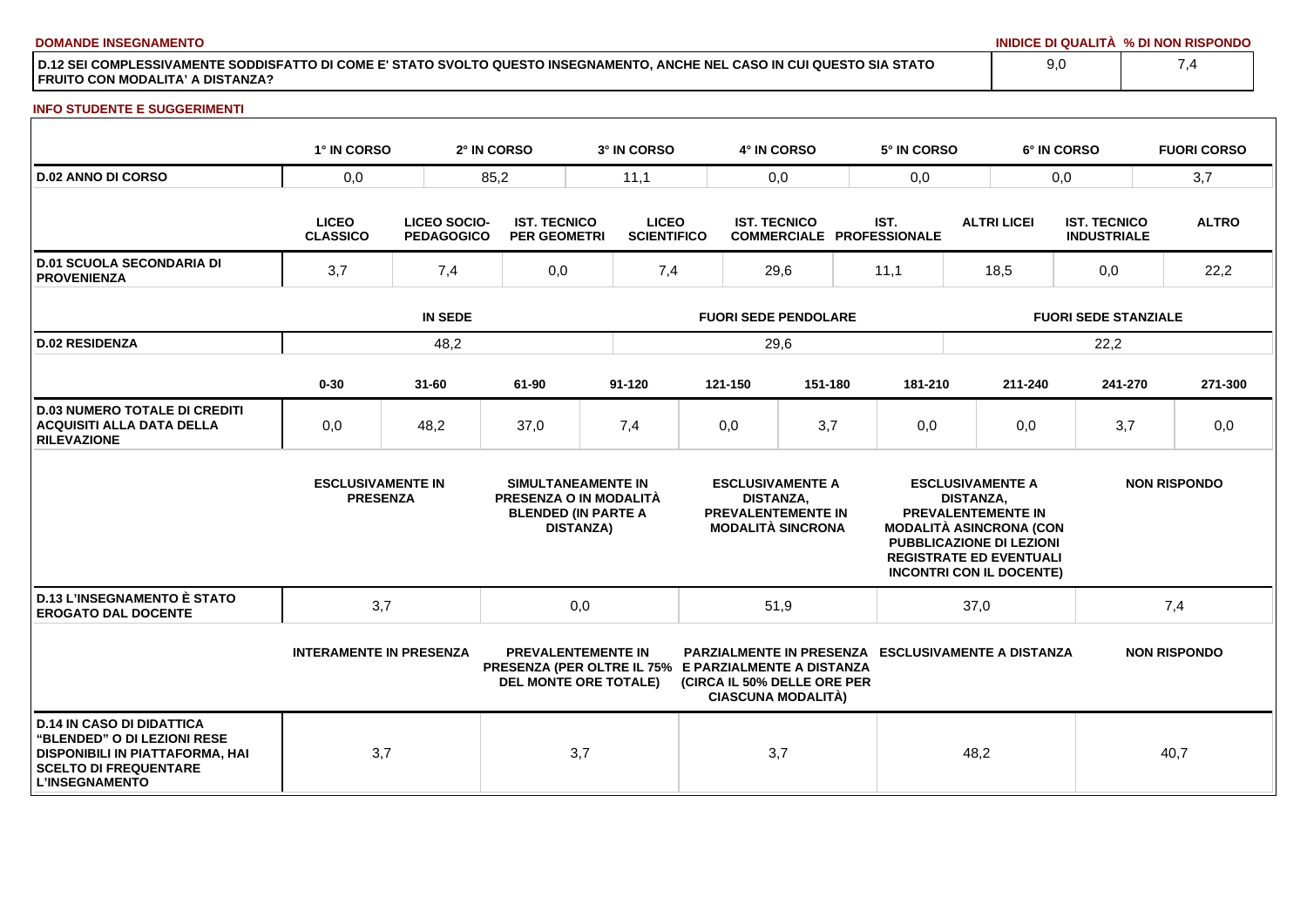|                                                                                                                                                                                                                    |                                                                                                                                                                                                                   | SÌ               |                          | <b>NO</b>                                                                                                       |                                                                                                                |                                                                  |                                                             |                                           | <b>SOLO IN PARTE</b> |                                                                                 |                     |                     | <b>NON RISPONDO</b> |                               |  |
|--------------------------------------------------------------------------------------------------------------------------------------------------------------------------------------------------------------------|-------------------------------------------------------------------------------------------------------------------------------------------------------------------------------------------------------------------|------------------|--------------------------|-----------------------------------------------------------------------------------------------------------------|----------------------------------------------------------------------------------------------------------------|------------------------------------------------------------------|-------------------------------------------------------------|-------------------------------------------|----------------------|---------------------------------------------------------------------------------|---------------------|---------------------|---------------------|-------------------------------|--|
| <b>D.15 INDIPENDENTEMENTE DALLA</b><br><b>MODALITÀ DI EROGAZIONE</b><br>DELL'INSEGNAMENTO, IL DOCENTE<br>HA RESO DISPONIBILI LE SUE LEZIONI<br><b>REGISTRATE SU PIATTAFORMA?</b>                                   | 77,8                                                                                                                                                                                                              |                  |                          | 0,0                                                                                                             |                                                                                                                |                                                                  |                                                             | 14,8                                      |                      |                                                                                 | 7,4                 |                     |                     |                               |  |
|                                                                                                                                                                                                                    | <b>TRAMITE</b><br><b>TRAMITE</b><br><b>RICEVIMENTO SU</b><br><b>APPUNTAMENTI A</b><br><b>RICHIESTA SU</b><br>PIATTAFORMA,<br><b>NEGLI ORARI</b><br><b>PIATTAFORMA</b><br><b>PREDEFINITI DAL</b><br><b>DOCENTE</b> |                  |                          | <b>TRAMITE EMAIL</b>                                                                                            |                                                                                                                | <b>TRAMITE CHAT O</b><br>PER TELEFONO, SU<br><b>APPUNTAMENTO</b> | DURANTE LE LEZIONI DURANTE LE LEZIONI<br><b>IN PRESENZA</b> |                                           |                      | <b>NON RISPONDO</b><br>A DISTANZA                                               |                     |                     |                     |                               |  |
| <b>D.16 CON QUALI MODALITÀ HAI</b><br><b>INTERAGITO PREVALENTEMENTE CON</b><br>IL DOCENTE DURANTE LA FASE DI<br><b>SVOLGIMENTO DELL'INSEGNAMENTO?</b>                                                              | 14,8<br>0,0                                                                                                                                                                                                       |                  |                          | 29,6                                                                                                            |                                                                                                                | 0,0                                                              |                                                             |                                           | 11,1                 | 29,6                                                                            |                     | 14,8                |                     |                               |  |
|                                                                                                                                                                                                                    | $\mathbf{1}$                                                                                                                                                                                                      | $\mathbf{2}$     |                          | 3                                                                                                               | 4                                                                                                              | 5                                                                |                                                             | 6                                         | $\overline{7}$       | 8                                                                               | 9                   |                     | 10                  | <b>NON</b><br><b>RISPONDO</b> |  |
| D.17 IL DOCENTE TI E SEMBRATO A<br><b>SUO AGIO NELLA GESTIONE DELLA</b><br><b>DIDATTICA A DISTANZA?</b>                                                                                                            | 3,7                                                                                                                                                                                                               | 0,0              |                          | 0,0                                                                                                             | 0,0                                                                                                            | 0,0                                                              |                                                             | 0,0                                       | 22,2<br>29,6         |                                                                                 | 14,8                | 25,9                |                     | 3,7                           |  |
|                                                                                                                                                                                                                    | <b>NELLA STESSA CITTÀ SEDE</b>                                                                                                                                                                                    | <b>DEL CORSO</b> | IN UN'ALTRA CITTÀ/PAESE, |                                                                                                                 | IN UN'ALTRA CITTÀ/PAESE, A<br><b>ENTRO 50 KM DALLA SEDE</b><br>PIÙ DI 50 KM DALLA SEDE DEL<br><b>DEL CORSO</b> |                                                                  | <b>CORSO</b>                                                | IN UN ALTRO PAESE UE O<br><b>EXTRA UE</b> |                      |                                                                                 | <b>NON RISPONDO</b> |                     |                     |                               |  |
| <b>D.18 NEL PERIODO DI FREQUENZA</b><br>DELL'INSEGNAMENTO HAI ABITATO<br><b>PREVALENTEMENTE:</b>                                                                                                                   |                                                                                                                                                                                                                   | 51,9             |                          |                                                                                                                 | 11,1                                                                                                           |                                                                  |                                                             | 29,6                                      |                      | 0,0                                                                             |                     | 7,4                 |                     |                               |  |
|                                                                                                                                                                                                                    | <b>UNO SPAZIO PRIVATO</b>                                                                                                                                                                                         |                  |                          | SI, HO AVUTO A DISPOSIZIONE SI, HO AVUTO A DISPOSIZIONE SI, HO AVUTO A DISPOSIZIONE<br>UNO SPAZIO CONDIVISO CON | <b>ORARI A ROTAZIONE</b>                                                                                       |                                                                  | <b>CON SOVRAPPOSIZIONE DI</b>                               | UNO SPAZIO CONDIVISO E<br><b>ORARI</b>    |                      | <b>NO, NON HO AVUTO A</b><br><b>DISPOSIZIONE UNO SPAZIO</b><br><b>SPECIFICO</b> |                     | <b>NON RISPONDO</b> |                     |                               |  |
| <b>D.19 NELL'ALLOGGIO IN CUI HAI</b><br><b>ABITATO HAI AVUTO A DISPOSIZIONE</b><br>UNO SPAZIO NEL QUALE POTERE<br>SVOLGERE EVENTUALI ATTIVITÀ DI<br>STUDIO A DISTANZA (LEZIONI,<br><b>COLLOQUI CON DOCENTI, )?</b> |                                                                                                                                                                                                                   | 59,3             |                          | 7,4                                                                                                             |                                                                                                                |                                                                  |                                                             | 3,7                                       |                      | 7,4                                                                             |                     | 22,2                |                     |                               |  |
|                                                                                                                                                                                                                    |                                                                                                                                                                                                                   | PC               |                          |                                                                                                                 | <b>TABLET</b>                                                                                                  |                                                                  |                                                             | <b>SMARTPHONE</b>                         |                      | <b>ALTRO</b>                                                                    |                     |                     | <b>NON RISPONDO</b> |                               |  |
| <b>D.20 DURANTE LA FREQUENZA</b><br><b>DELL'INSEGNAMENTO QUALE</b><br>STRUMENTAZIONE HAI UTILIZZATO IN<br><b>CASA PIÙ FREQUENTEMENTE?</b>                                                                          |                                                                                                                                                                                                                   | 81,5             |                          |                                                                                                                 | 7,4                                                                                                            |                                                                  |                                                             | 3,7                                       |                      | 0,0                                                                             |                     |                     | 7,4                 |                               |  |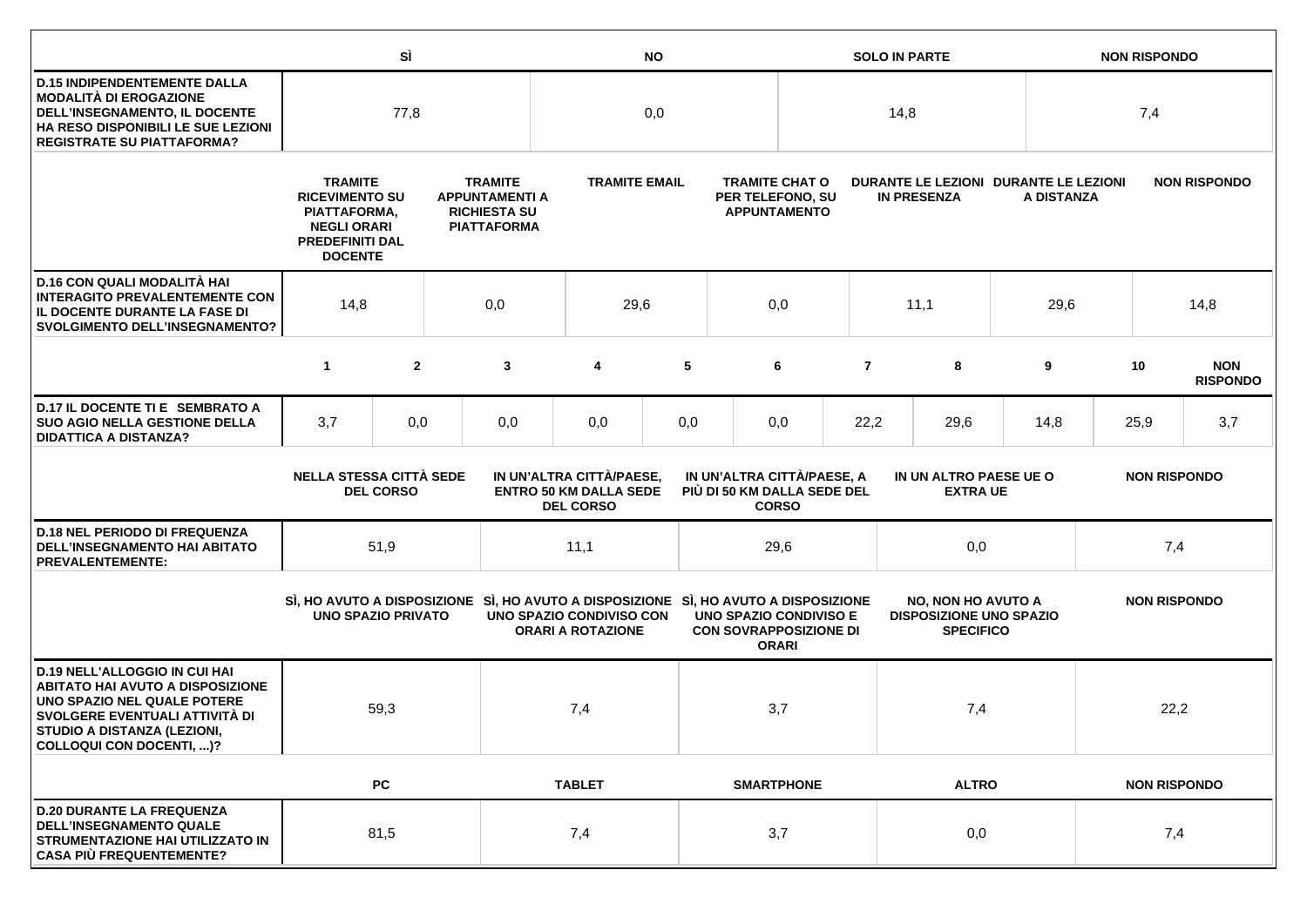|                                                                                                                                                                                                                                                                                    |             | AD USO ESCLUSIVAMENTE<br><b>PERSONALE</b> |              | AD USO CONDIVISO, CON<br><b>ORARI A ROTAZIONE</b> | AD USO CONDIVISO, CON<br>SOVRAPPOSIZIONE DI ORARI |           |                | <b>NON HO AVUTO A</b><br><b>DISPOSIZIONE IN CASA</b><br><b>ALCUNO STRUMENTO</b> |                     | <b>NON RISPONDO</b> |                     |                               |  |  |  |
|------------------------------------------------------------------------------------------------------------------------------------------------------------------------------------------------------------------------------------------------------------------------------------|-------------|-------------------------------------------|--------------|---------------------------------------------------|---------------------------------------------------|-----------|----------------|---------------------------------------------------------------------------------|---------------------|---------------------|---------------------|-------------------------------|--|--|--|
| <b>D.21 CON QUALE MODALITÀ DI</b><br>UTILIZZO HAI AVUTO A DISPOSIZIONE<br>IN CASA UN PC/TABLET?                                                                                                                                                                                    | 74,1<br>7,4 |                                           |              |                                                   | 7,4                                               |           |                |                                                                                 |                     | 3,7<br>7,4          |                     |                               |  |  |  |
|                                                                                                                                                                                                                                                                                    | $\mathbf 1$ | $\mathbf{2}$                              | $\mathbf{3}$ | 4                                                 | 5                                                 | 6         | $\overline{7}$ |                                                                                 | 8                   | 9                   | 10                  | <b>NON</b><br><b>RISPONDO</b> |  |  |  |
| <b>D.22 LE APPARECCHIATURE</b><br>(COMPUTER, TABLET, TELEFONINO) E<br>LA CONNESSIONE INTERNET A TUA<br><b>DISPOSIZIONE TI HANNO PERMESSO</b><br>DI FRUIRE IN MODO SODDISFACENTE<br>(AUDIO, VIDEO, INTERATTIVITÀ) DELLE<br>ATTIVITÀ DELL'INSEGNAMENTO<br><b>EROGATE A DISTANZA?</b> | 0,0         | 0,0                                       | 0,0          | 7,4                                               | 0,0                                               | 3,7       | 25,9           |                                                                                 | 29,6                | 18,5                | 11,1                | 3,7                           |  |  |  |
|                                                                                                                                                                                                                                                                                    |             | SI<br><b>NO</b>                           |              |                                                   |                                                   |           |                |                                                                                 |                     |                     | <b>NON RISPONDO</b> |                               |  |  |  |
| <b>D.23 SUGGERISCI DI ALLEGGERIRE IL</b><br><b>CARICO DIDATTICO COMPLESSIVO</b>                                                                                                                                                                                                    |             | 59,3<br>18,5                              |              |                                                   |                                                   |           |                |                                                                                 | 22,2                |                     |                     |                               |  |  |  |
|                                                                                                                                                                                                                                                                                    |             | SI<br><b>NO</b>                           |              |                                                   |                                                   |           |                |                                                                                 | <b>NON RISPONDO</b> |                     |                     |                               |  |  |  |
| <b>D.24 SUGGERISCI DI AUMENTARE</b><br>L'ATTIVITA' DI SUPPORTO DIDATTICO                                                                                                                                                                                                           |             | 37,0                                      |              |                                                   | 44,4                                              |           |                |                                                                                 |                     | 18,5                |                     |                               |  |  |  |
|                                                                                                                                                                                                                                                                                    |             | SI                                        |              |                                                   | <b>NO</b>                                         |           |                |                                                                                 |                     |                     | <b>NON RISPONDO</b> |                               |  |  |  |
| <b>D.25 SUGGERISCI DI FORNIRE PIU'</b><br><b>CONOSCENZE DI BASE</b>                                                                                                                                                                                                                |             | 48,2                                      |              |                                                   | 33,3                                              |           |                |                                                                                 |                     | 18,5                |                     |                               |  |  |  |
|                                                                                                                                                                                                                                                                                    |             | SI                                        |              |                                                   | <b>NO</b>                                         |           |                |                                                                                 |                     |                     | <b>NON RISPONDO</b> |                               |  |  |  |
| <b>D.26 SUGGERISCI DI ELIMINARE DAL</b><br>PROGRAMMA ARGOMENTI GIA'<br><b>TRATTATI IN ALTRI INSEGNAMENTI</b>                                                                                                                                                                       |             | 18,5                                      | 66,7         |                                                   |                                                   |           |                |                                                                                 | 14,8                |                     |                     |                               |  |  |  |
|                                                                                                                                                                                                                                                                                    |             | SI<br><b>NO</b>                           |              |                                                   |                                                   |           |                |                                                                                 | <b>NON RISPONDO</b> |                     |                     |                               |  |  |  |
| <b>D.27 SUGGERISCI DI MIGLIORARE IL</b><br><b>COORDINAMENTO CON ALTRI</b><br><b>INSEGNAMENTI</b>                                                                                                                                                                                   |             | 51,9                                      |              |                                                   | 25,9                                              |           |                |                                                                                 |                     | 22,2                |                     |                               |  |  |  |
|                                                                                                                                                                                                                                                                                    |             | SI                                        |              |                                                   |                                                   | <b>NO</b> |                |                                                                                 |                     |                     | <b>NON RISPONDO</b> |                               |  |  |  |
| <b>D.28 SUGGERISCI DI MIGLIORARE LA</b><br>QUALITA' DEL MATERIALE DIDATTICO                                                                                                                                                                                                        |             | 37,0                                      |              | 29,6                                              |                                                   |           |                |                                                                                 | 33,3                |                     |                     |                               |  |  |  |